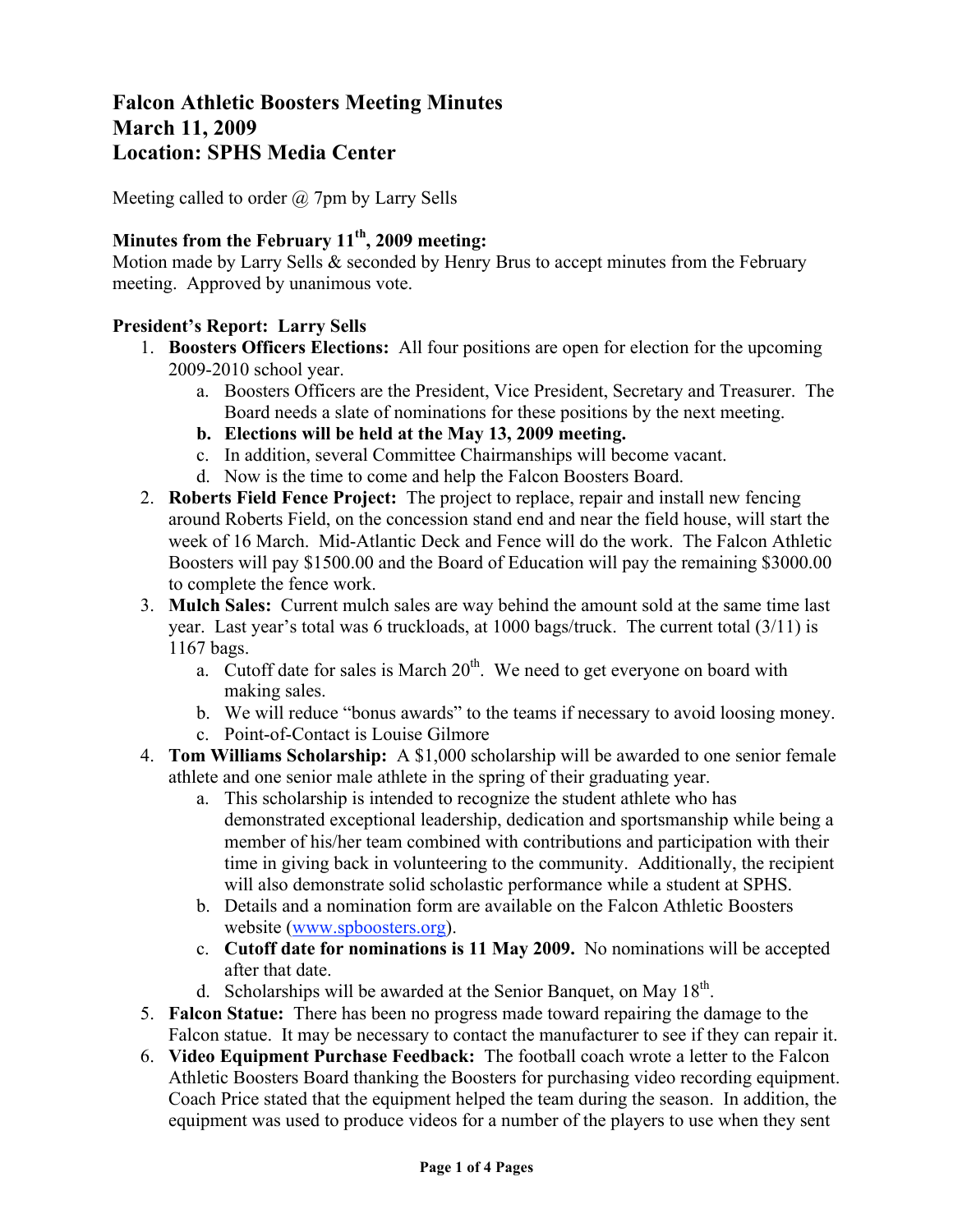applications to colleges. The equipment saved the team considerable money, time and effort compared with the way they used to do business.

- 7. **Golf Fund Raiser:** Golf Committee Chairman Jim Laite reported he has a tee sponsor for the Golf Fund Raiser.
	- a. **June 15th at Compass Pointe**
	- b. Additional details and registration are available on the Boosters website at: http://www.spboosters.org/pages/fundraisers/golf\_tournament/
- 8. **Concession Stand Repair Project:** The Concession Stand Chair, Luanne Kerrigan, will meet with the architect to begin drawing plans for the repair and upgrade to the concession stand. There are additional details in the February 2009 minutes.

### **Vice President's Report: Charlie Hornick**

No report

### **Treasurer's Report: Patty Erskine**

1. All accounts are current. The highlights from the report prepared by "Korwek & Company, PA" are as follows:

| <b>Total Assets</b>      | \$188,932.70 |
|--------------------------|--------------|
| <b>Total Liabilities</b> | \$144,407.16 |
| <b>Total Equity</b>      | \$44,525.54  |
|                          |              |

2. The Benevolent Fund, line 2202, dedicated to helping the family of Jim Pitt will close out. The remaining \$9000.00 will be given to the Johns Hopkins Progressive Care Unit who took care of his son.

# **Membership Report: Beth Wiley**

- 1. 357 families have joined for this academic year. Total membership dues are \$20,500.
- 2. Team Representatives: Make sure that Beth receives your team's roster.
	- a. When a team achieves 100% membership, the team will get \$10 per studentathlete added to its Boosters account funds.
	- b. The Swim team reached 100% -- Congratulations!

### **Concessions Report: Luanne Kerrigan**

- 1. Both concession stands suffered some damage after the last use.
	- a. A pipe broke in boys' bathroom causing water damage. A work order has been placed for this repair.
	- b. A gasket is broken in the hot water heater in the little stand, resulting in no hot water. A work order has been placed for this repair.
- 2. The concession stand will not be offering crab cake sandwiches from *Annapolis Seafood* (as reported in the February minutes).
- 3. Stadium seats (cushioned seats) have been ordered.
- 4. **Concessions Stand Chairman Position:** We will need help with the concessions stands for the 2010-2011 year and are looking for someone to train this upcoming academic year (2009-2010).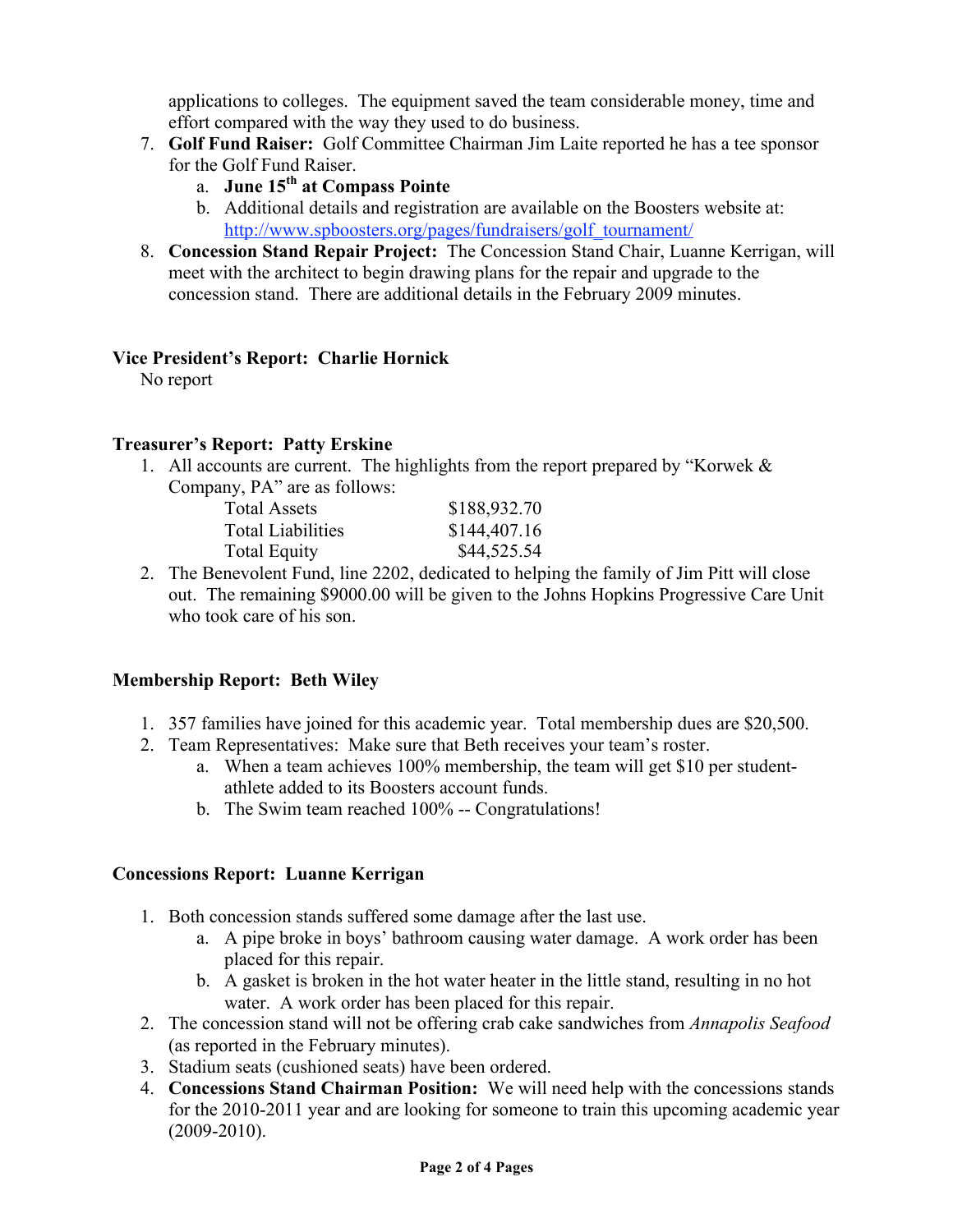#### **Athletic Director's Report: Wayne Mook**

#### **1. Facilities Update:**

- a. The Turf Field will be dedication during the lacrosse game on March 21st. The opponent will be the Arundel High School "Wildcats."
	- i. After dedication, there will still be some minor items not yet completed or in need of repair.
	- ii. A prioritized list of these items will be made. It will likely be the end of summer before all of the items are completed.
	- iii. The field is open and useable now.
- b. Back Stop Netting and new soccer balls have been purchased by the Board of Education.
- c. Bermuda Fields Sprigging (Aeration): The County has no money to do this over the summer. The school hopes the Falcon Athletic Booster Club can help with the cost. The estimate for the work is \$7400.00.
- d. Upper Field Fencing: A small portion of fencing will be changed on the upper field to accommodate the discus throw (Outdoor Track event). The direction of throw will be changed to minimize the impact to existing facilities.
- e. New Scoreboard: The request for bids just went. It will take 5 weeks to get bids back; then we will see where we stand on getting them replaced.
- 2. **County Championships:** Some sports will do away with county championships. For those sports, county championships will be replaced by District Championships.
	- a. District 5 championships will include Anne Arundel and Howard County high schools.
		- i. There will be no County Championship game this spring for lacrosse.
		- ii. District 5 Championships to be held next fall include soccer, field hockey and volleyball.
- 3. **Congratulations:** Girls Swimming won the State Championship.
- 4. **Winter Season Highest Team GPA average:** Girls Indoor Track 3.94

Note: For the latest schedule information, log onto www.viewmyschedule.com or contact the Falcon Sportsline at 410-544-5302.

| <b>Committees:</b> | Chair                | Date           | <b>Comments</b>         |
|--------------------|----------------------|----------------|-------------------------|
| 1. Mulch           | Patti Erskine        | $3/27 - 28/09$ | Delivery                |
| 2. Senior Banquet  | <b>Gwen Chalmers</b> | 5/18/09        | <b>Needs Volunteers</b> |
| 3. Media Person    | Miriam Morrow        |                |                         |
| 4. Stadium Signs   | Larry Sells          |                |                         |
| 5. Golf Outing     | Jim Laite            | 6/15/09        | <b>Compass Pointe</b>   |

#### **Old Business:**

1. There was no old business.